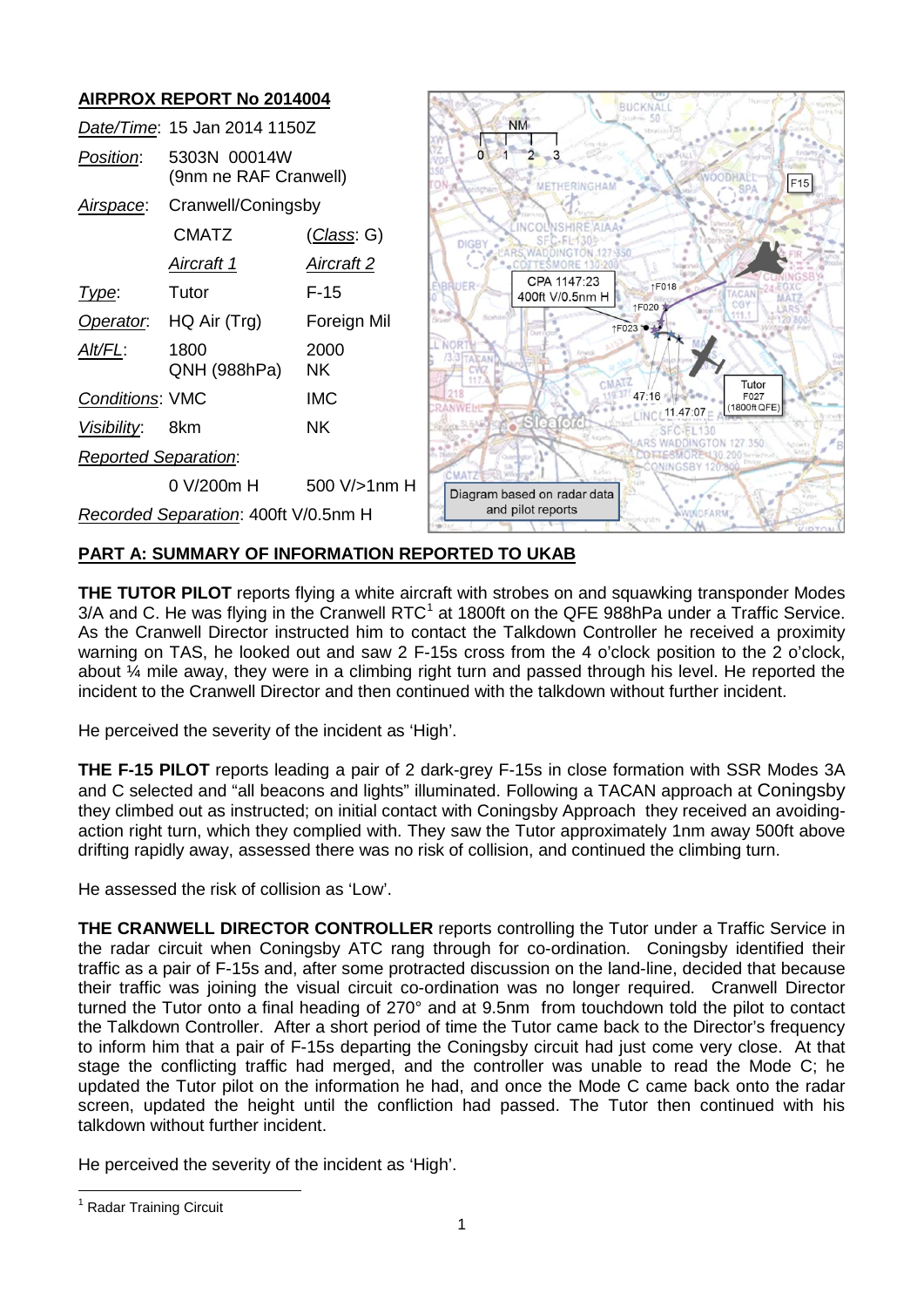**THE CRANWELL SUPERVISOR** reports that he had just opened the Director position to cater for an increase in traffic requesting radar recoveries. There were 4 aircraft in the radar pattern, 3 being controlled by the Director and 1 by the Approach controller. He heard the Coningsby controller ring through for co-ordination, and later took another landline call where Coningsby stated that the F-15s would be departing from the downwind leg of their visual circuit. He then concentrated on liaising between Director and Approach to ensure that both controllers were aware of the order of recovery. He was standing behind the Director looking at the radar screen and saw the F-15s overshoot and begin to turn left, which looked like they were joining the visual circuit, so he was content for the Tutor to transfer to the Talkdown controller because both aircraft were turning away from each other. However, after 3 radar sweeps it became apparent that the F-15s were departing Coningsby and would now be a confliction. Because the Tutor was thought to be between frequencies, neither controller was able to pass traffic information but the Supervisor briefed the Talkdown controller to pass traffic information on the F-15s as soon as the Tutor came on frequency. Subsequently, the Tutor called the Director and informed him of the close call he had just had with the F-15s.

He perceived the severity of the incident as 'High'.

**THE CONINGSBY APPROACH** reports that he was controlling the 2 F-15s under a Deconfliction Service which was limited due to Coningsby being SSR only. The F-15s were receiving vectors for the TACAN and had requested to join the visual circuit, the Coningsby weather was BLU so this was approved, and the F-15s were given the brief for Coningsby visual circuits; they were also given climb-out instructions for when they had completed their visual circuits. The Coningsby weather then changed to colour code GREEN but, with a 1200ft cloud base, visual circuits were still allowed. The Coningsby Controller called the Cranwell Director for co-ordination but, whilst in the middle of the coordination the Coningsby QFE changed, which meant they no longer had the separation required if the F-15s were to climb to 1500ft; furthermore, the radar vector chart meant that a restriction of 1200ft could only be maintained until 5nm from Coningsby. As a result, the Coningsby controller resolved to keep the F-15s clear of the Cranwell pattern. The F-15s were then handed over to the talkdown controller. The controller reports basing his coordination planning on the assumption that the F-15s would join the visual circuit after the TACAN and so he didn't pass a climb-out restriction to the Talkdown controller but instead told the ADC that the F-15s would need to depart downwind in order to keep clear of the Cranwell RTC. He also passed this information on to Cranwell ATC. When the F-15s didn't join the visual circuit and reported on his frequency following the initial climb-out instructions, the controller immediately realised that there was a confliction, he gave an avoidingaction right turn, together with a warning about terrain clearance, and gave traffic information on the Cranwell Tutor. The F-15 pilot reported visual and continued the climb to FL100.

He perceived the severity of the incident as 'High'.

**THE CONINGSBY SUPERVISOR** reports that unit traffic was light when the F-15s were handed over, therefore he allowed the Approach controller to vector them for a TACAN approach. As the QFE changed he was involved with assisting the Talkdown Controller convert it from hPa to inches and, at the same time, he was aware that the Approach controller was trying to get co-ordination with the Cranwell controller. He decided that with the deteriorating weather he would re-position himself in the Visual Control Room to help the ADC, and possibly offer low-level circuits if required. The F-15s maintained runway heading on overshoot without calling the ADC and returned to Approach, consequently the Supervisor didn't witness the event.

### **Factual Background**

The weather at Coningsby was reported as:

METAR EGXC 151050Z 18009KT 9999 FEW010 BKN045 BKN120 09/08 Q0996 BLU TEMPO SCT010 GRN METAR EGXC 151140Z 18009KT 9999 SCT012 BKN045 09/08 Q0995 GRN TEMPO FEW012 BLU

The weather at Cranwell was reported as: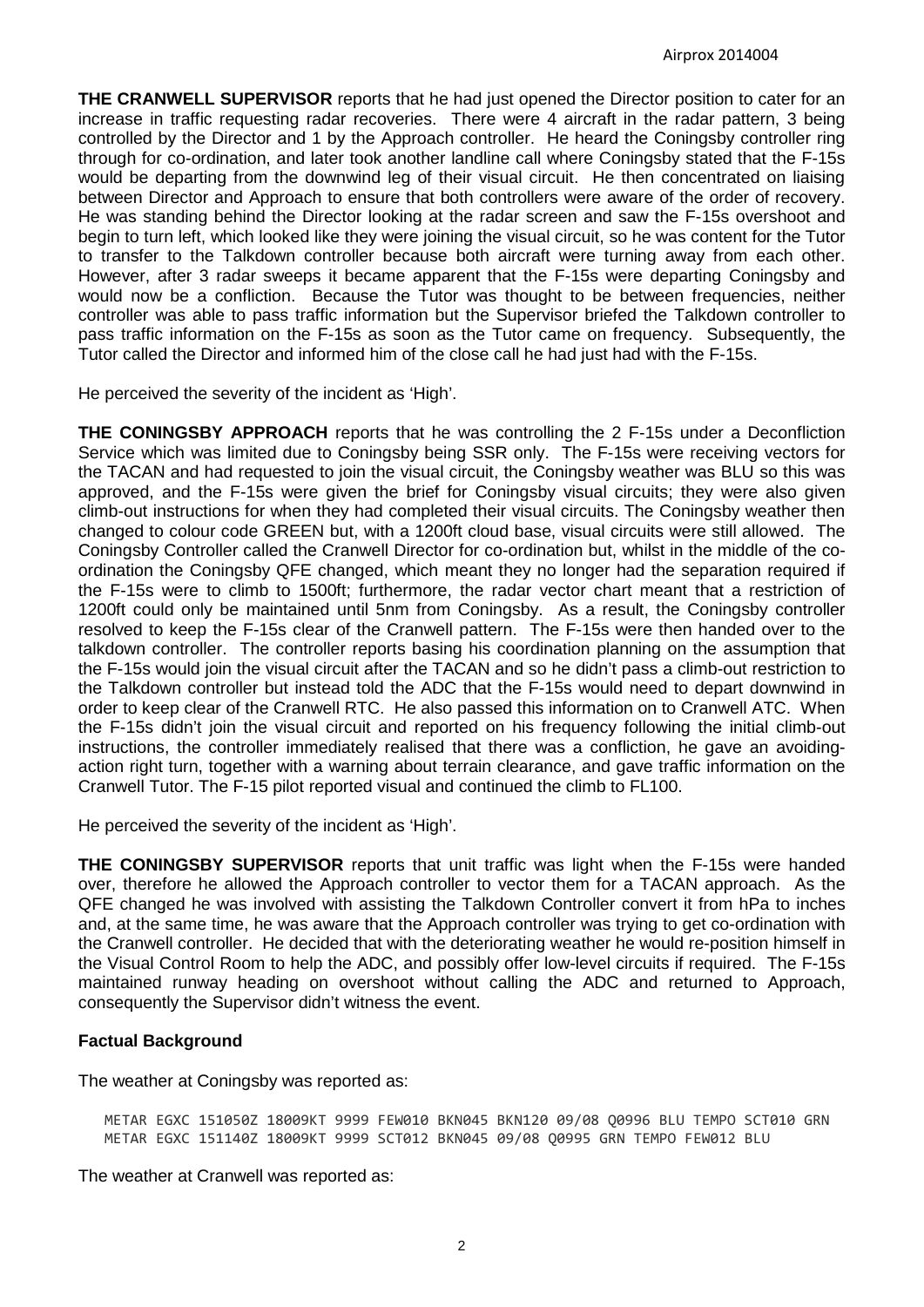METAR EGYD 151150Z 20015KT 9999 FEW009 SCT030 BKN130 09/08 Q0995 BLU TEMPO SCT009 GRN **Analysis and Investigation**

## **Military ATM**

All heights/altitudes quoted are based upon SSR Mode C from the radar replay unless otherwise stated. Figure 1 shows the RAF Cranwell and RAF Coninsgby CMATZ.



Figure 1: The RAF Cranwell (CWL) and RAF Coningsby (CGY) CMATZ.

The Cranwell Dir reported the workload as 'low' and task difficulty as 'low-to-medium'. He recalls Coningsby calling on the landline to co-ordinate, and Cranwell passed Traffic Information on two tracks in the RTC that would be not below 1800ft QFE 988hPa until 6nm finals. Figure 2 demonstrates the Cranwell SRA profile for RW26; the Tutor was being fed in from the south. No co-ordination was agreed after Coningsby requested to 'disregard'; the Cranwell Dir continued to vector the Tutor from a base leg to a finals heading. The Coningsby controller rang back and the Cranwell Supervisor dealt with the call; Cranwell were advised that the F-15s would be requested to depart from the downwind leg of the Coningsby visual circuit to de-conflict with the Cranwell radar traffic. Cranwell did not deem Traffic Information necessary for the Tutor. Following an instruction to the Tutor to contact the Talkdown frequency, there was a delay prior to the Tutor reporting the F-15 sighting on Dir's frequency.



Figure 2: Cranwell SRA profile for RW26.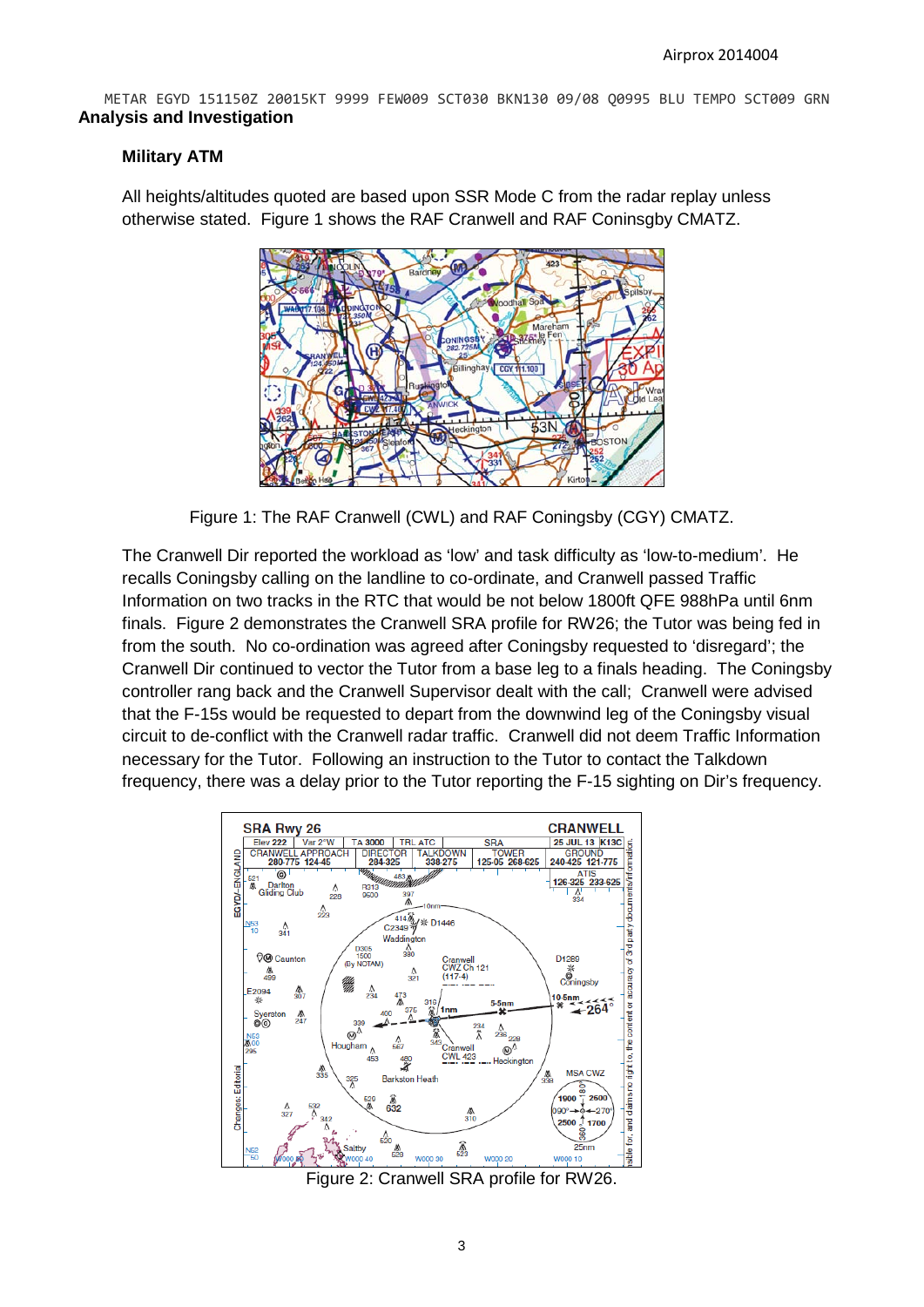The Coningsby APP controller workload, as well as that of the unit as a whole, was classed as 'low' but APP did comment that the task difficulty was higher due to the reactive nature of the controlling. The F-15s were on a TACAN approach prior to joining the visual circuit. APP briefed the F-15s on visual circuit operations and provided climb-out instructions. The APP controller recalls transferring the F-15s to the Talkdown controller at around 10nm prior to working on co-ordination with Cranwell. However, the colour code changed as the weather deteriorated with a cloud base of 1200ft. A change in QFE should have led the APP controller to place a climb-out restriction of 1200ft QFE, as part of SOPs (when the difference between Cranwell and Coningsby QFE is 7hPa,climbout restrictions are set to 1500ft and lowered to 1200ft when the difference is 6hPa). With the 1200ft section of the Radar Vector Chart ending at 5nm and Cranwell's activity, the APP controller felt that there was nowhere to go with the F-15s. The 1200ft portion of the Radar Vector Chart only lasted for 5nm and a climb to 1500ft would provide terrain clearance but would not provide the prescribed separation of 500ft with Cranwell traffic (Cranwell traffic was at 1800ft QFE 988 hPa; Coningsby traffic at 1500ft on QFE 995 hPa provided 510ft separation but the QFE changed to 994 hPa provided only 480ft separation). Acting on the belief that the F-15s would conduct their visual circuit, coordination was not agreed with Cranwell and a climbout restriction was not placed on the F-15s.

A review of the radar replay and tape transcripts shows that at 1135:15 Coningsby APP placed the F-15s under a Deconfliction Service. At 1135:15 the F-15s requested, "[F-15 callsign] *copied, er we'd like to vector to the TACAN 25 final and to er stay with tower for one visual pattern for a climbout to Lakenheath if available*." APP approved the request and advised that visual circuits were flown to the south, left hand pitch, at 1000ft QFE. At 1137:24 APP confirms the plan for a low approach for one visual circuit and the F-15 pilot agreed. At 1137:56 APP instructs, "[F-15 callsign] *can you low approach from your visual circuit then maintain runway track climbing flight level one hundred, on passing 1200ft turn left heading 160 degrees* [F-15 lead callsign] *maintain 1753* [F-15 wingman callsign] *squawk 1754."*

The F-15 pilot read back, "[F-15 callsign] *copies er one hundred until departure end onto 120 then left 160 and er we'll squawk 1753* [F-15 wingman callsign] *will remain within er er* [unintelligible] *in fact*." APP replied with , "[F-15 callsign] *that's understood* "[F-15 wingman callsign] *er and on climbout flight level one hundred*." APP spoke to the Aerodrome Controller to explain the approach and to warn that a climbout restriction would be passed closer to the time. At 1142:42 APP confirms, "[F-15 callsign] *er roger, your frequency when you climb out from tower will be 282.72, this one."* The F-15s are then transferred to Talkdown for the approach to be monitored.

Coningsby APP called Cranwell for co-ordination at 1144:17, as per Figure 3, and were told that Cranwell squawks 2601 and 2604 were both not below 1800ft Cranwell QFE 988 until 6nm finals. The change of Coningsby QFE prompted the Coningsby controller to abandon the coordination.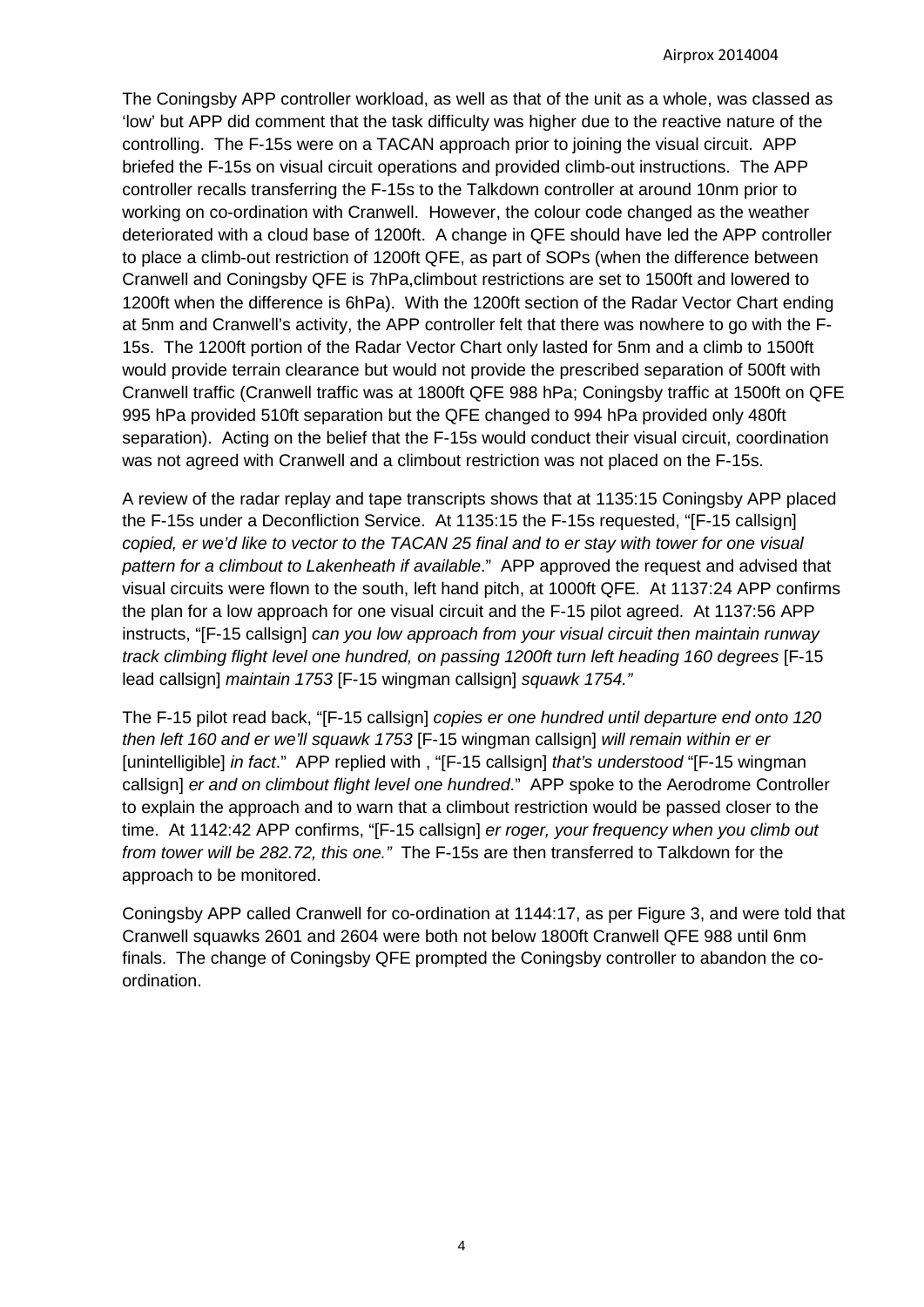

Figure 3: Aircraft geometry at 1144:17 (F15s squawk 1753/1754; Tutor 2604).

At 1145:26 Coningsby APP requested that the Aerodrome Controller keep the F-15s in the visual circuit for a second visual approach because of the QFE change and also requested that they depart from the downwind leg. At 1146:18 the Coningsby APP controller called the Cranwell Supervisor to inform them that they would try to get the F-15s to depart from the downwind leg of the visual circuit to keep out of the way of Cranwell traffic, as per Figure 4.



Figure 4: Aircraft geometry at 1146:18.

At 1146:48 the F-15s call APP, "*Coningsby Approach* [F-15 callsign] *on the climbout unable to er to keep the pattern up with er…well lets get to climbout to 100*." As per Figure 5, at 1146:58 APP replies with "[F-15 callsign] *er Coninsgby Approach er roger, avoiding action, turn right immediately with terrain alert, traffic was er, south one mile tracking east inbound to Cranwell 700 feet below – above* [controller correction] *stop climb flight…1500 feet*." The F-15s reply with ""[F-15 callsign] *tally, no factor*."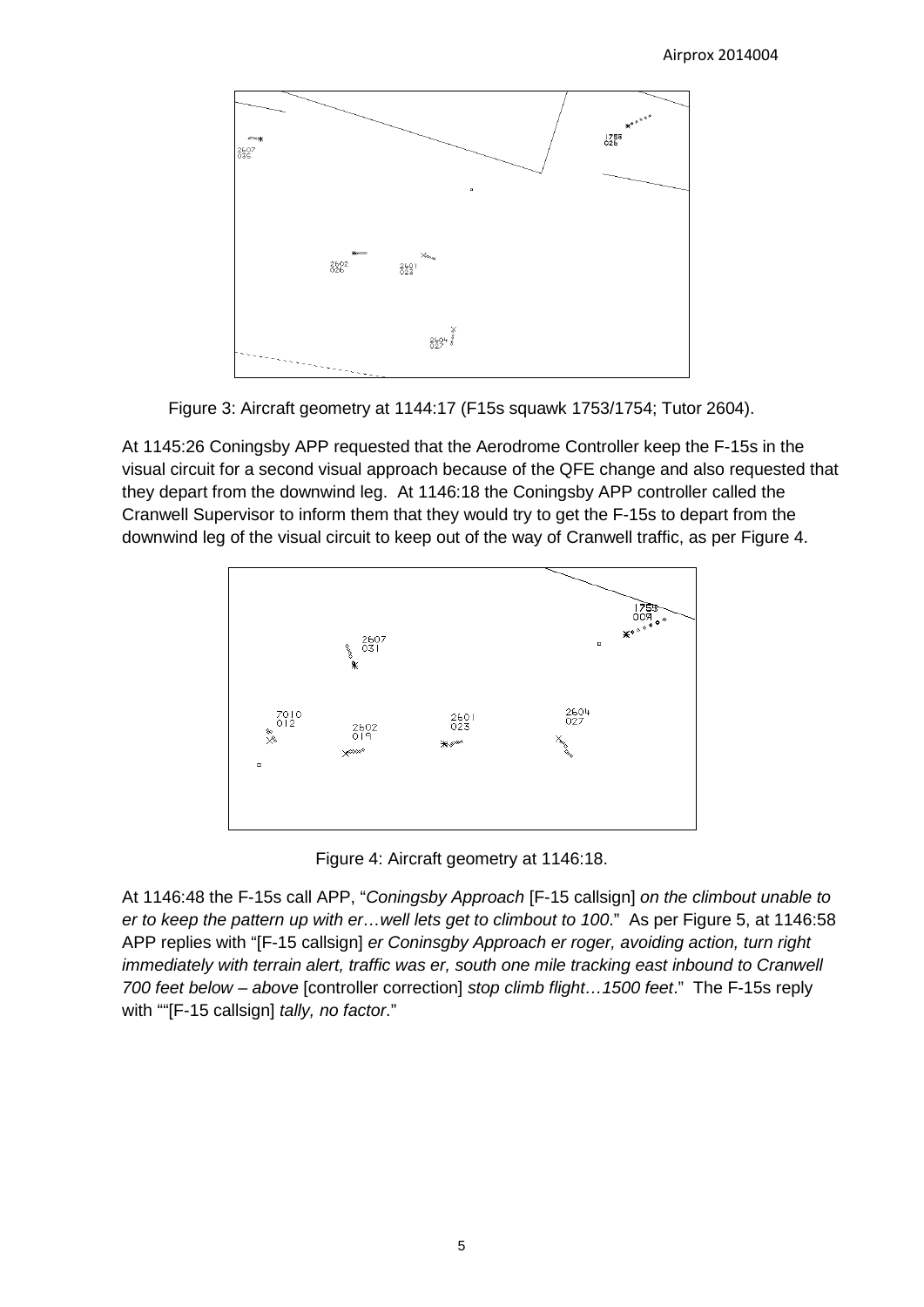

Figure 5: Aircraft geometry at 1146:58.

At 1147:16 the Tutor reports on the Cranwell Dir frequency, "[Tutor callsign] *Director two F-15s appeared half a mile, just in front of me*." Dir replies with, [Tutor callsign] *that traffic is uh now slightly below, climbing, half a mile in front of you, not pre-noted by Coningsby."*



Figure 6 Aircraft geometry at 1147:11.

The Tutor pilot was under radar vectors for an IF approach and prioritised the use of TAS, over a frequency change, to get situational awareness on the fast moving traffic appearing from low level. The Cranwell controlling team were aware of the F-15 approach to Coningsby and were prepared to coordinate with Coningsby. No Traffic Information was passed to the Tutor but this is in the context of the information from Coningsby that the F-15s would be in the visual circuit and they were deemed not to be a factor; once the F-15s climbed out, the Tutor was believed to be in the process of calling the SRA controller and the Cranwell team were preparing to give information. The Tutor had remained on the Dir frequency and reported the incident.

It is not known when the F-15 crew were visual, or positionally aware from onboard sensors, with the Tutor, but they did report visual and no factor. The crew had chosen an appropriate type of service for the conditions. The F-15s did not join the visual circuit and followed the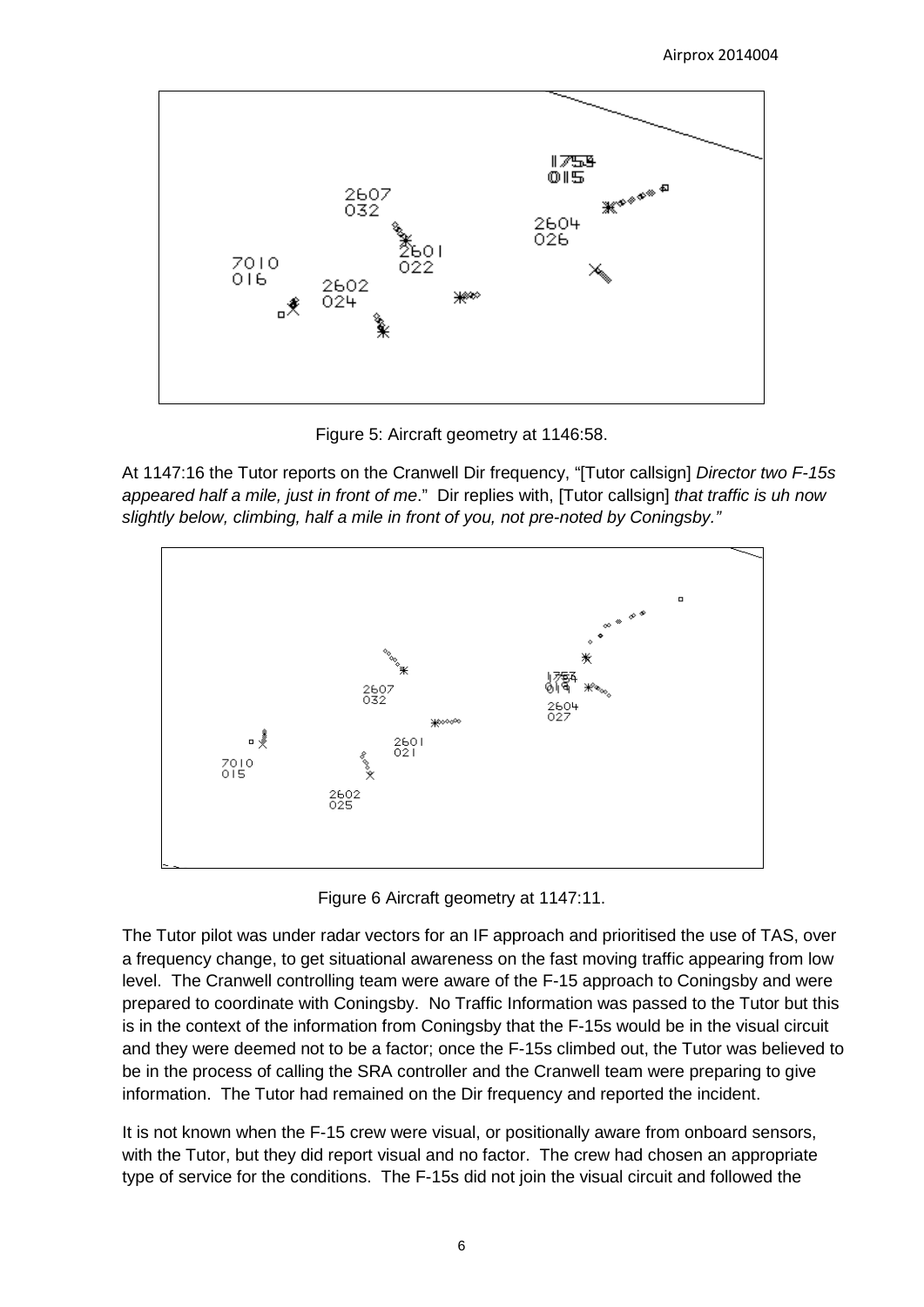profile of their pre-briefed climbout instruction. The crew communicated the change of plan with ATC as they climbed out from their low approach.

The Coningsby APP controller felt a lack of options and felt that they were reacting to events; a climbout restriction was not passed to the F-15s and the plan of deconfliction was based on the F-15s joining the visual circuit. The deteriorating weather may have meant visual circuits were questionable, and the pre-briefed climb-out instructions had effectively become the new Missed Approach Procedure (MAP) for the F-15s. Once the F-15s elected to climb-out and not join the visual circuit, the Coningsby APP controller had very little time to act and the aircraft labels had to be moved prior to avoiding action.

To the APP controller's credit, the pressure differences were calculated well during the QFE change and it was realised that providing terrain clearance for the F-15s did not provide the minimum of 500ft separation with the Tutor. Although the APP controller was not busy with volume of traffic, the situation posed problems because options were confined by the weather, the Radar Vector Chart, the Cranwell radar pattern and by a crew that were unfamiliar with local procedures. The APP controller had amended the MAP by providing bespoke climb-out details and in the event of a missed approach, the F-15s were cleared to climb to FL100. (The MAP in the charts at the time were incorrect as they stated a left turn onto 069° instead of a right hand turn, away from the Cranwell pattern). There was an assumption that the F-15s would get their visual circuit in, with a cloud-base at 1200ft and the circuit at 1000ft . By providing a bespoke climb-out clearance, the F-15s were likely to conflict with the Tutor if the visual circuit was unfit for flying. In addition, the details of the climb-out, as passed at 1137:46, gave a large amount of information and it is not clear from the read-back that all of the information was assimilated by the F-15 crew. The climb-out restriction was going to be put in place when the F-15s were in the visual circuit and the deconfliction plan centred upon the crews following the plan; however, the F-15 crew were not aware of this.

The APP controller was aware of the need to de-conflict and had been attempting various methods to do so. There may have been a perceptual error from the expectation of visual circuits because the plan was weather dependent and there were a lack of contingency plans available. However, the procedures in tight and busy airspace with unfamiliar crews, in poor weather, add context to the situation.

The barrier that worked during this incident was the lookout that allowed the F-15s to avoid the Tutor. The ATC Supervision monitored the situation well although the ATC deconfliction plan rested on favourable Met conditions and not a procedurally safe separation plan.

Following the incident, Coningsby instigated a review of the general procedures, including SIDs, to deconflict with the Cranwell and Waddington patterns. An increase in flying activity and tight overlapping patterns has led to the review. The Flight Information Publications are being updated to represent the correct MAP.

### **Comments**

## **HQ Air Command**

This Airprox ultimately came about because of the late notice change of intentions of the F-15 pilots due to the deteriorating weather in the Coningsby circuit. The Controllers at both Coningsby and Cranwell had identified the possible confliction and come up with a plan to keep the ac apart; however, the plan relied on the F-15s conducting at least one visual circuit at Coningsby. There also appears to be some uncertainty over what the F-15s understood to be their clearance – passing the post-circuit climb-out details prior to commencement of the descent on the TACAN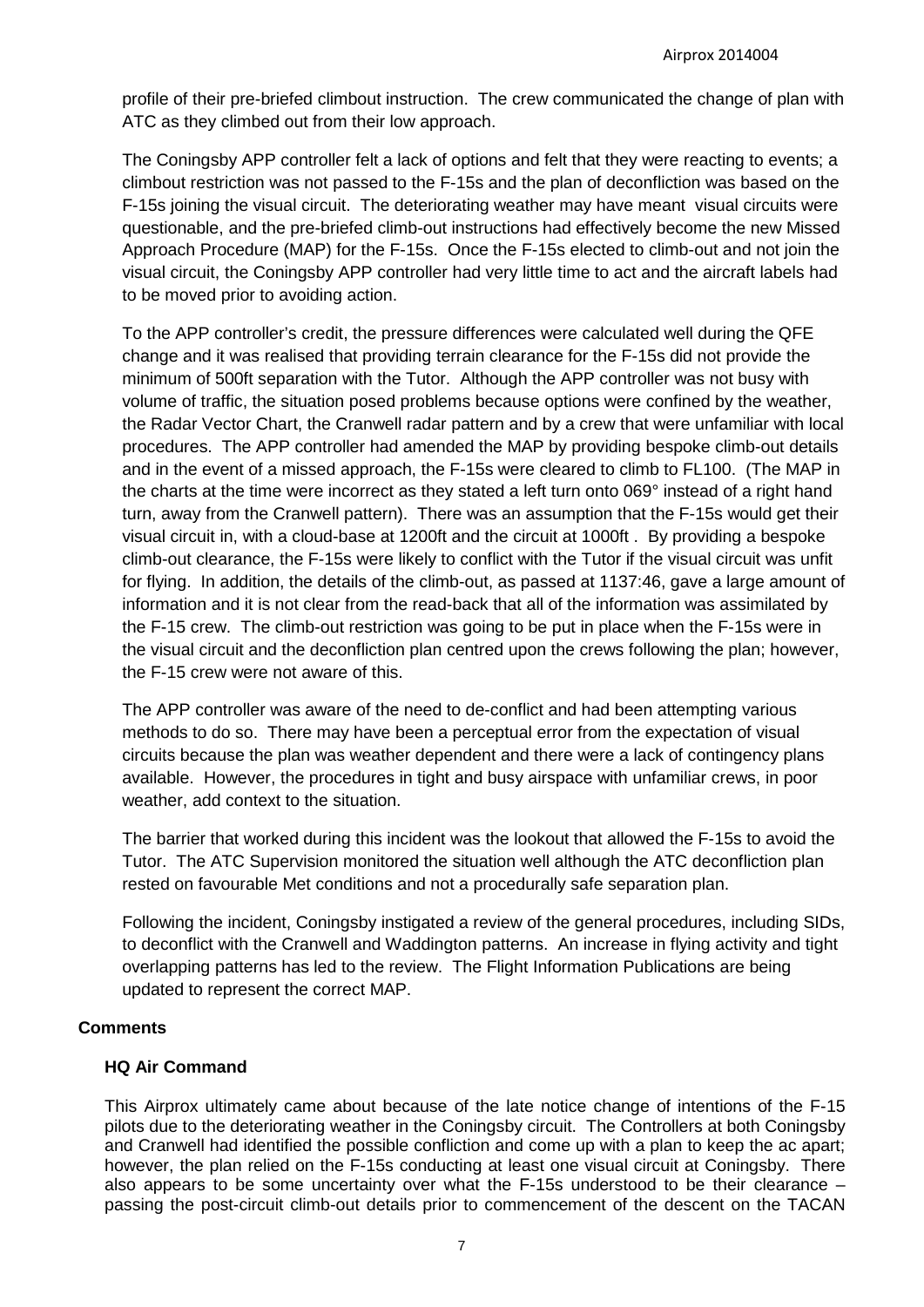may have led the F-15 pilots to believe that the climb-out instructions would be valid with or without the inclusion of a visual circuit. Furthermore, the climb-out instructions could have included a requirement to depart from downwind (or runway reciprocal heading if not in the visual circuit) in order to maintain the lateral separation that the Coningsby APP controller had intended to introduce. Fortunately, once the F-15s commenced climb-out from the TACAN approach the ensuing conflict was immediately identified by the Coningsby APP controller who issued avoiding action to the F-15s.

## **USAFE**

The F-15s, during and after their low approach, were IMC at visual circuit height and, having informed Coningsby APP, elected to depart in accordance with their climb-out instructions. They were, of course, unaware of any caveats that were or were not being considered to apply to the already briefed procedure.

### **Summary**

An Airprox was reported on  $15<sup>th</sup>$  January 2014 when a pair of F-15s under the control of Coningsby Approach climbed out of Coningsby and into confliction with a Tutor in the Cranwell Radar Circuit. The F-15s had just undertaken a TACAN approach to Coningsby and the Coningsby controller had expected them to join the visual circuit. The Tutor pilot was in the process of being handed over to the Cranwell Talkdown Controller when the F-15s flew 400ft and 0.5nm past him. The F-15 pilot was visual with the Tutor.

## **PART B: SUMMARY OF THE BOARD'S DISCUSSIONS**

Information available included reports from the pilots of both ac, transcripts of the relevant RT frequencies, radar photographs/video recordings, reports from the air traffic controllers involved and reports from the appropriate ATC and operating authorities.

The Board first discussed the actions of the F-15 pilots. On their approach to Coningsby they were not passed the MAP but were given a bespoke departure clearance which they subsequently readback incorrectly. This read-back was not corrected by the controller. When they elected not to join the visual circuit after the radar approach due to the weather conditions and followed their climb-out instructions as they recalled them, this then put them in direct confliction with the Tutor in the Cranwell radar pattern. The Board discussed at some length whether the F15s should have executed the MAP rather than continue with the climb-out instructions as they had understood them, and decided that, because they hadn't been passed the MAP by APP, they couldn't have been expected to do anything differently.

The Board then turned to the actions of the controllers involved. They determined that the Cranwell Director could do very little about the incident. Working with the traffic information that he had, which was that the F-15s were departing from downwind in the Coningsby circuit, he couldn't have anticipated that they would subsequently change their departure plan. When he did see the Airprox unfolding it was unfortunate that the Tutor had just been instructed to change frequencies because this meant that traffic information was not passed. In fact, the Tutor pilot was alerted to the confliction by his TAS, and elected not to change frequency to enable him to look for, and see the traffic.

When discussing the actions of the Coningsby Approach controller, the Board felt that whilst acknowledging that he was operating in busy airspace, his lack of a robust plan for the conditions of the day was fundamental to the developing incident. It was noted that the published Coningsby MAP instructed aircraft to turn left after departure, which would have put the F-15s into conflict with the Cranwell radar circuit. The Board recognised that this meant that the Coningsby APP knew that he had to give different climb-out instructions, which, coupled with the height restrictions imposed by the radar vector chart, left him with few options. Notwithstanding, the Board opined that in assuming the F-15s would be able to conduct their visual circuit despite the worsening weather conditions, and by basing his plan on this without issuing clear instructions to the visiting aircraft, he allowed a situation